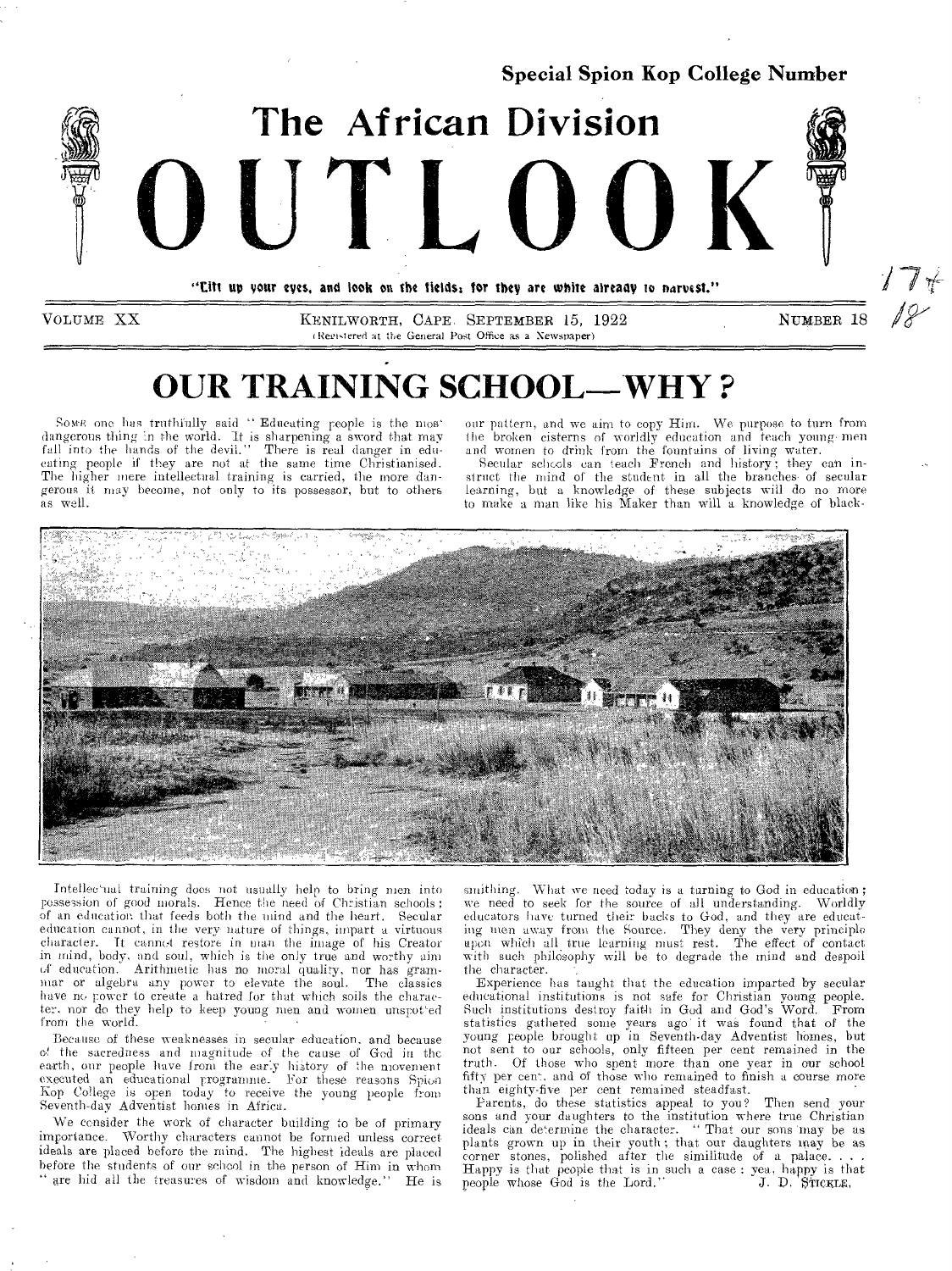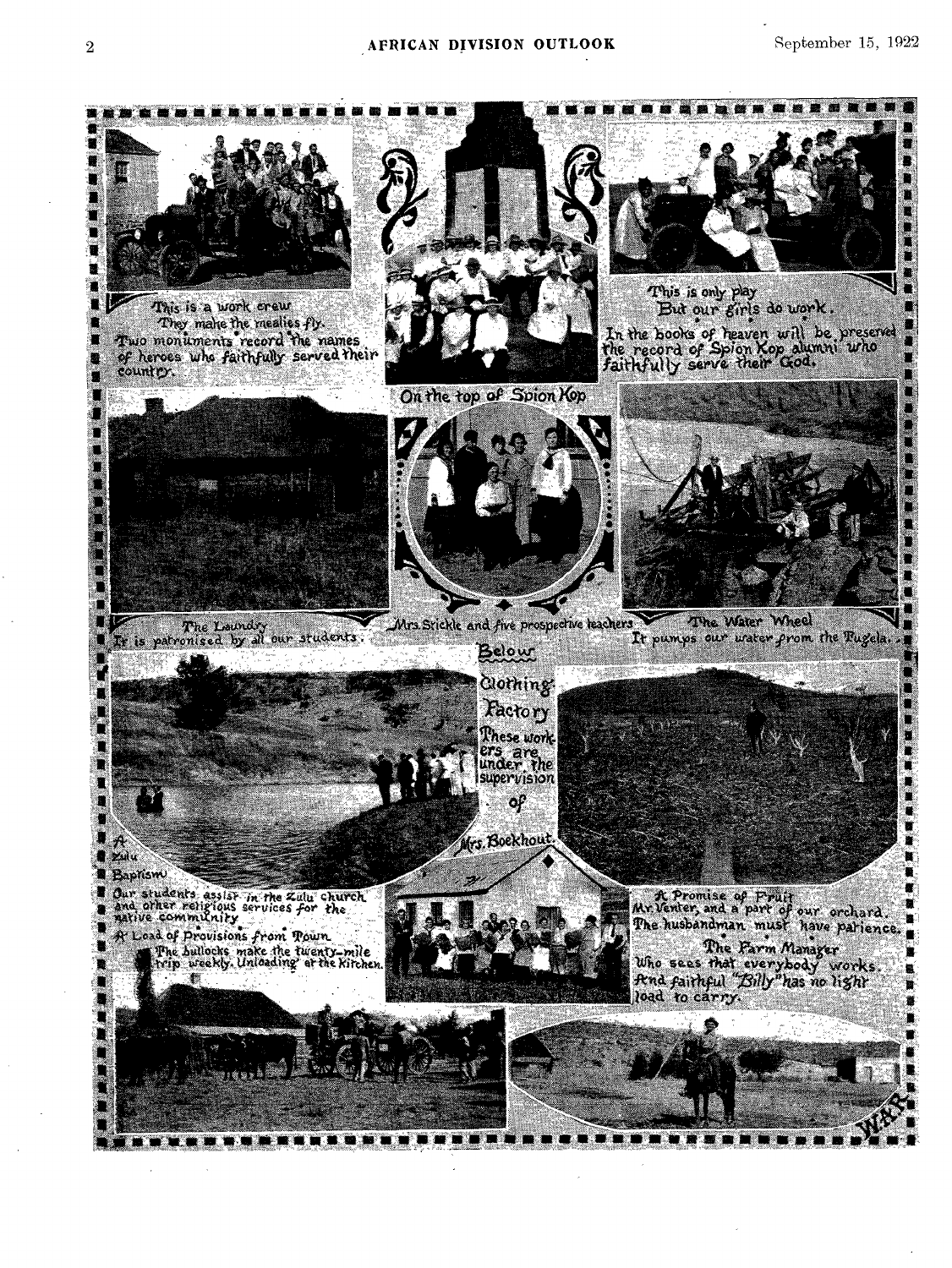#### We Make Our Bow

WHEN **we learned** that we might have **this issue of the Ournoox in which to present to** our **brethren and sisters the interests of our training school, the thought at first presented itself that we as teachers had an opportunity of unburdening our hearts. We might easily have filled the paper.** But **after further thought, we felt that a spontaneous tribute-of** appreciation **from the students would be much more readable, and would**  be **more effective in reaching the hearts of our readers.** 

The limitations of space forbid our giving the testimony of all whom we would like to ask, and whose words would be in **perfect accord with those who have written. There are many**  features of our school which must be passed by. Our greatest **wish is that you may realise that Spion Kop is successful in instilling into the hearts of her students a spirit of loyalty to our message, and a purpose to prepare for the Master's service. We bespeak for our training school the continued interest and hearty support of every Seventh-day Adventist** in **South Africa. D.** E. ROBINSON.

# 0 0 *Effi*

#### The Children are Calling

**IN view of** the great needs at the present time **for consecrated**  teachers who are trained for church school work, a normal de**partment has been provided at Spion Kop College. Our aim is to give such instruction as will prepare teachers to meet the peculiar problems and conditions of our church schools. Pedagogical principles and their application** to **child nature are studied very thoroughly. In connection with the methods class, each normal student is given certain classes to teach under supervision. This provides practical work where the foundation principles may be utilised at once.** 

**The four young ladies who are taking the normal course this year find the work both interesting and fascinating, and have**  entered into it enthusiastically. Surely all who have talents for this work should earnestly seek to improve them, and adopt the **motto of the Spion Kop College** Normal Department, "Efficiency." 'Alas J. D. STICKLE.

**AMONe the many phases of work for which** Spion **Kop is train**ing her students is teaching. There are just four young ladies taking normal work under the direction of Mrs. Stickle. The **work has become so interesting to me since I have truly realised that I may have the privilege of teaching some of the younger ones of our denomination in the near future. What a privilege it will be to " co-operate with the divine purpose in imparting to the youth a knowledge of** God !"

**During my short time of pupil teaching I have found** in **watching the little ones develop in all lines a real pleasure such as only those who have experienced it can appreciate.** 

EILEEN CROUCH.

To deal with the development of the mind is the noblest work ever committed to men. There is a great need in South Africa **for God-fearing workers to forward this line** of endeavour. **So in our schools we have a normal department. At present there are but four students taking this course, Miss Visser** having **recently left to take up work in the Cape Conference.** But our **hearts and souls are in the work, and soon we hope to. be** ready **to take our places as teachers.** 

**As our land is a bilingual land, we receive instruction** in **Afrikaans us well as in English. The desire of** our hearts **is** that **God will give us sonic place, however** humble, in His work. LEONIE DE- BEER.

## $\circledast$   $\circledast$   $\circledast$

#### For Better Speech

**To speak correctly** and attractively, one's mother tongu'e, **should be the aim of every one. This ability can** most **naturally be acquired in the hone.** Children imitate **their parents;** and **incorrect habits of speech, formed in** childhood, **often cost** months and **years of unremitting persevering** effort **to overcome, if** indeed **they are overcome at all.** 

This **is an age of extravagance. Rare indeed,** is **the young**  girl who is content to speak in positive terms of anything. **a fashion to use the superlative degree,** and that which **she fancies is " awfully sweet;" while if something** goes **wrong, it**  is a " **terrible shame." Equally** as **hard to find is the boy whose language** is not **contaminated with slang, often to such an extent that the** uninitiated **can** scarcely **understand him. Grown-upstoo, are** not without **fault. How many times we use words of** which we do not know **the exact meaning, or, when we know**  the meaning, how often **we mispronounce the word !** 

**If** we read only **the best literature and seek to imitate its**  purity in thought and deed, not only will our habits of life be affected, but our language will change. It will become more exact, more beautiful. I have seen boys and girls whose style of speaking and writing has been ent of speaking and writing has been entirely changed in a year, by a close study of " Desire of Ages " and " Acts of the Apostles." I believe there is no more potent agency for refining **Apostles." I believe there is no more potent agency for** refining our speech, than **the perfect ideals of the Bible, and our-denominational books.** 

In order to become efficient workers for the Master, we must *overcome* the faults in our language. We must develop accuracy of speech and refinement of voice. The Lord does use conse**crated persons who are uneducated; but their sphere of influence would be** much **greater if their consecration were** united **with**  culture and refinement.

#### Literature

ti6

ONE **of the great** influences in life is **a desire for advancement in the eyes of others. We desire to have the most elevated principles and the highest morals. To make it possible to achieve this, we make a careful selection of our friends. But**  there are not many in our immediate vicinity who reach the standard which we set. so we either change our morals or con**fine ourselves to the few.** 

**But we can always find just the friends we want among books. If we are happy and desire gay company, we have but to choose**  from **the many writers of that style. If we are sad and want**  sympathy, it is there. If we need moral uplifting, we may turn **to** the **poets and** allow **them to lead us through green fields and** in **rugged mountain passes, where we may see the beauty**  of nature and thus have our thoughts elevated above the ordinary plane. If we are anxious to add to our store of knowledge and **expand the mind, we have only** to **turn to our library and attend,** while the **greatest thinkers and scientists of all time unfold** their **knowledge. If we desire spiritual guidance. the**  works of this kind **are ready at hand, with helpful instruction**  and admonition. But **whatever our need we find it fully supplied.** 

The object of studying literature is **to develop so pure a taste**  that the pupil shall **be able to discriminate between** real **litera**ture and the type of printed matter which serves only the purpose of giving pleasure, whereas no real benefit is derived. When of giving pleasure, whereas no real benefit is derived. **we have learned to appreciate and enjoy this true literature we have found an asset which will be invaluable to us throughout life.** BEATRICE WEBB.

# <sup>.</sup><br>ගී ගී ගී

#### The Farm Department

OUTING the past twelve months, our farm has **been worked**  almost entirely by student labour. The **hubn enables some to work** their way through school, who **otherwise might be unable to** attend.

Our crops are now **harvested** and **threshed, and nearly every**  day our wagons may **be seen** hauling **sacked mealies to town.**  Our mealie crop **amounted to** 1075 bags **of 210 pounds each.**  There were also 35 bags of other **crops such as** beans **and potatoes.** Our mealie crop **was not as large as we** had hoped **for,**  owing to the drought **the latter part of the season.** This **caused**  an army of grubs that **destroyed** the **later mealies.** 

Our dairy herd consists of about fifty mixed cows, from which<br>the school is supplied with milk. The milking is all done by<br>the students. We are improving our herd by selling out the<br>poor milkers, and replacing them with go working toward the development **of a good** Holstein herd. Our poultry department, under **the charge of Ira Bredenkamp,** 

is doing well. We are improving our **strain of fowls by raising**  a large number of well-bred **chicks.** 

We are extending our cultivated -lands,- **thus offering more**  work for our students. Our **oxen** and ploughs **are** now **busy**  preparing the lands for the **November** planting.

EVELYN TARR.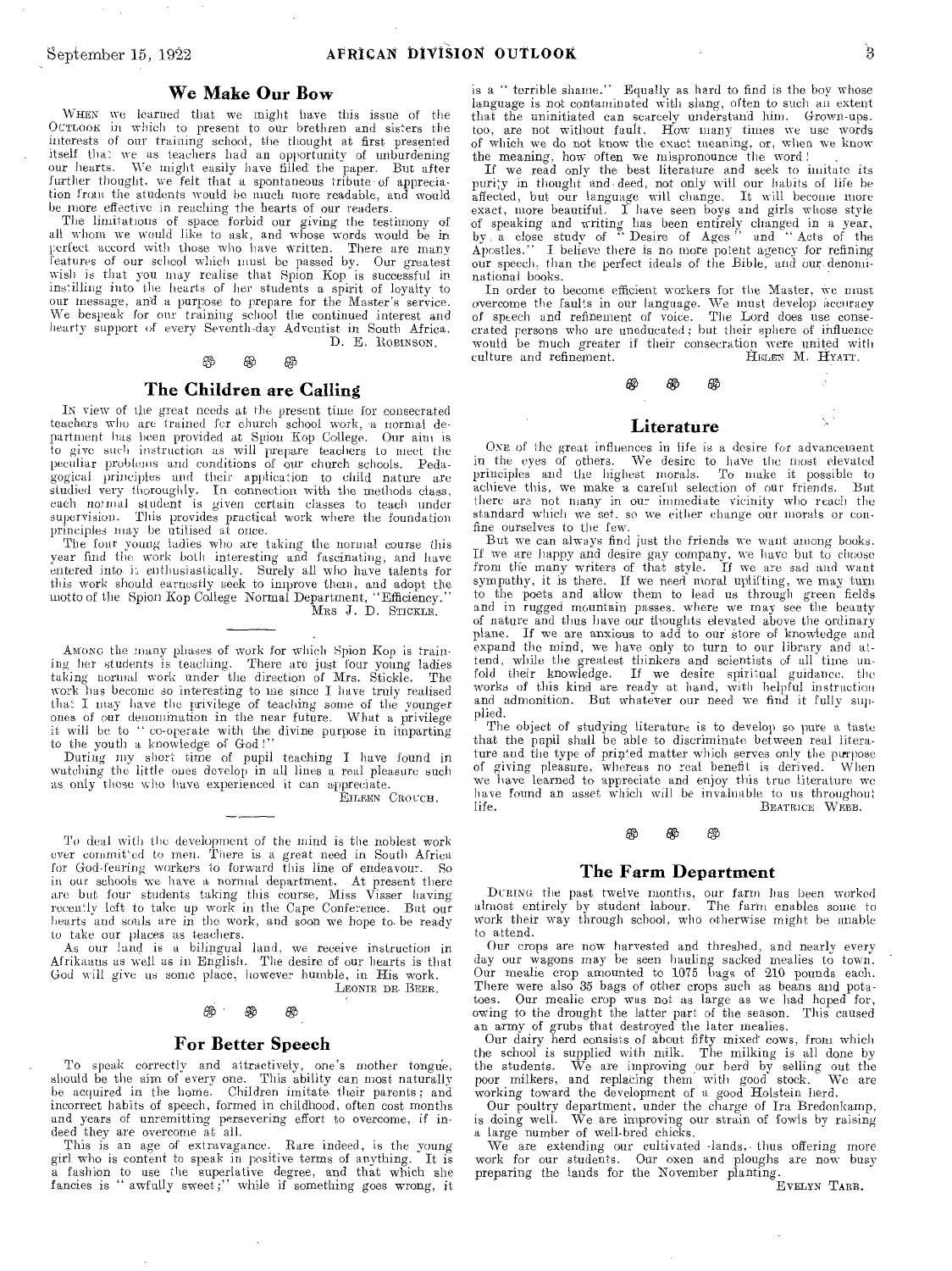### The Farm Boys' Programme

 $\cdot$  DING, dong, ding, dong ! As we hear this sound in the morning, we know that it is half past, four, and time for us farm boys to get up and milk. From eight to one, we are engaged in school duties, after which. dinner is **served.** Then **we enjoy a** brief motor ride to the farm where we do our **allotted work**  until time for, the' evening milking.

Sometimes the days seem strenuous, with but 'little- time to do the studying we would like, but with it all we are happy, and especially so as we think of being fitted for some place in the Lord's work. MELVIN R. SPARROW.

Six students are working in the dairy department. Great improvements have recently been made in the cattle accommodations. Previous to this year there was very little provision made for stabling the cows, but just before winter we erected sheds to accommodate twenty cattle. Here they are fed morning and evening from the silo and the stacks. This has resulted in a

much better supply of milk this winter than formerly. Recently Mr. Tarr sold some of the poorer cows, and replaced them by ten good Friesland heifers, which will come into milk in about eighteen months' time. It is hoped that a few more good milch cows may be purchased soon. ROBERT **A. BUCKLEY.** 

IT has been my privilege to have been here since the opening of Spion Kop College. Well do I remember living in the tents and sod huts while the buildings were erected. I think the school is especially dear to the hearts of those who have grown

up with it. I am especially grateful for the experience during the past twelve months as one of the farm boys. We each have an opportunity to engage in the various branches of farm work, such as ploughing, harrowing, planting, followed by the cultivating, reaping, and threshing. We realise that such practical work is necessary for the development of a missionary.

The greatest thing that gives us a love for Spion Kop is the love of God which helps. **to overcome sin,** and gives the students a desire for a place in the work of God. Such a place we hope<br>to fill when our school days are over.<br>T.EONARD BURTON. to fill when our school days are over.

#### æ த

#### Set It To Music

" THE melody of praise is the atmosphere of heaven, and when heaven comes in touch with earth, there is music **and** song —thanksgiving and the voice of melody::

Music has held an important place in the history of humanity, many important events being linked with **song;** and great have been the blessings received by men in **response to** songs of praise.

Music rightly used is a precious gift of God and the means to uplift the thoughts to high and noble themes, to inspire and elevate the soul. Let us express our praise and thanksgiving<br>in song. Instead of giving utterance to our feelings when Instead of giving utterance to our feelings when

tempted, let us by faith lift up .a song of thanksgiving to God. Song is a weapon which can always be used against discouragement. As we thus open our hearts to the divine presence, physical health and the Saviour's blessing become ours.

" To praise God in fulness and sincerity of heart is as much a duty as is prayer." CORALLE F. WILLMORE. CORALIE F. WILLMORE.

### ക

#### Music not the Least

AMONG the many occupations that claim the time of the Spion Kop students, music is certainly not the least. Miss C. Willmore and Mrs. Venter are the instructors. They have thirtytwo pupils, of whom five are vocal, one organ and the remainder piano.

At the commencement of this year two nice German pianos were bought for the school. The two pianos in the ladies' dormitory are used almost incessantly; while at times three or four violins add their strains of melody. Then indeed, there ' music in the air!'

Miss Willmore also conducts **a** singing class for the students of the eighth standard and **above.** Special attention is given to the correct singing of hymns.

" As a **part of** religious **service singing is** as much an act of worship as is *prayer."—"Education," p. 165.* How important then that **we** cultivate a *taste* **for the** better class of music I VIRGINIA FORTNER.

## Eg *Eg*

#### The Plaint of the Piano

I AM only an old piano. Well do I remember the day when I was taken to the College at Claremont. The students had sacrificed in many ways in order to obtain me and Oh ! they were so proud of me. I thought it pleasant to be admired and I know the students were proud to play on me for did not some of the best musicians finger my keyboard?

Since then I have taken a **long journey.** The journey I think affected me and as you probably **know I** am delicate. Now I feel somewhat like Hezekiah, who had fifteen **years** added to his -life- -when he should have **been resting** *peace* with his fathers.

Now that I am old, the students do not like me as well as when I was young and beautiful. I am relegated to the nondesirables. You should see the looks of contempt which the girls pay me when they *are* given, as they think, the painful duty of being assigned **to me.** But would you believe that even in my old age there is no eight hour day for me? From *7* A. M. till **7 : 30** P.M. including **one** and a half hours' break the students make use of Inc.

Sometimes I think they must still love me because I never get a rest. The girls will be glad when vacation comes and I am sure *I* will.

The thought of the benefit that I have been cheers me. Some fingers which fumbled their way across my keyboard are now pouring out the melody which softens people's hearts and prepares them for the entrance of the Holy Spirit.

THELMA RENOU.



FACULTY AND STUDENTS OF SPION KOP COLLEGE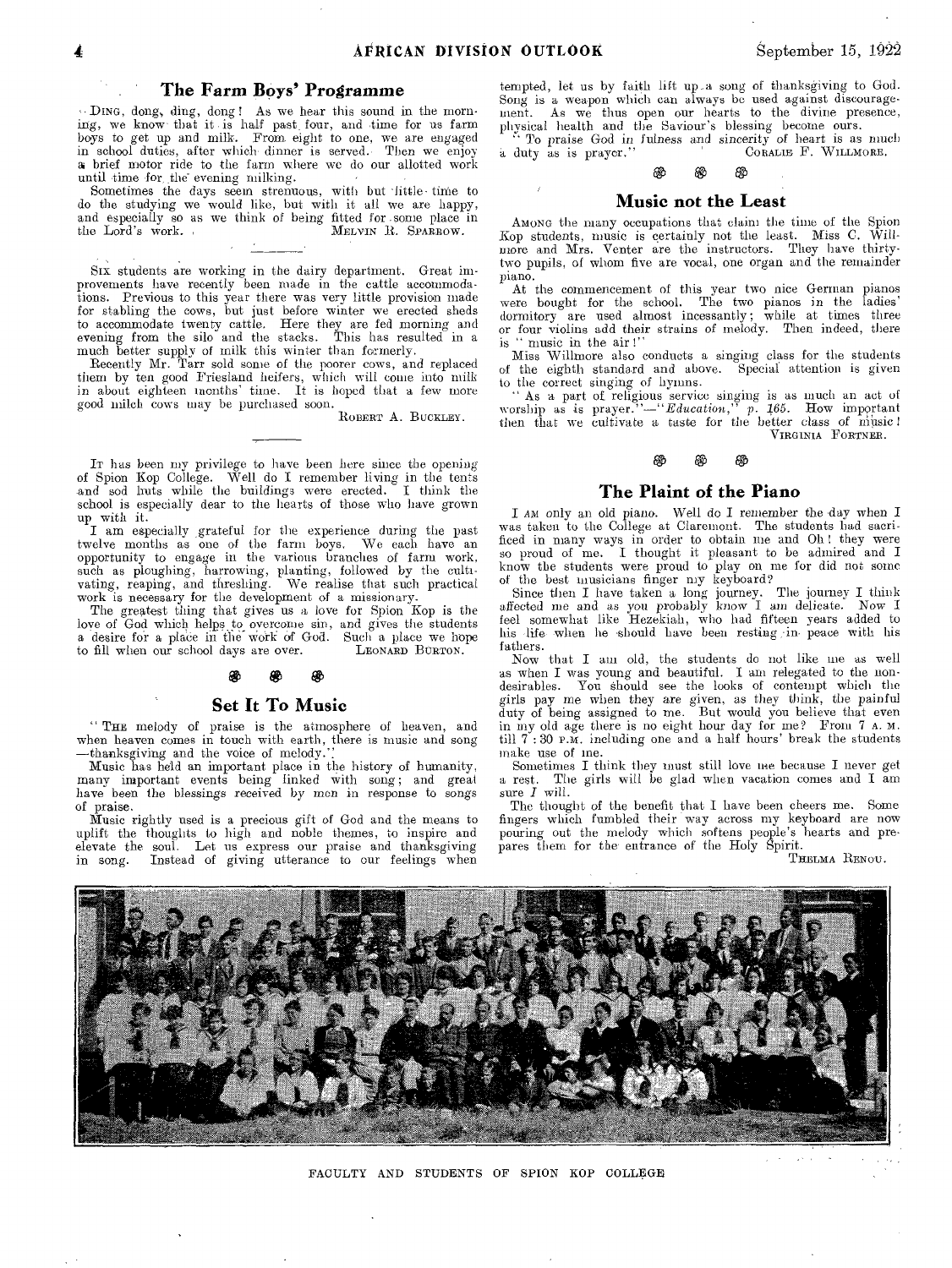#### **The Place of Afrikaans in Our Work**

IN our well-beloved South Africa there live about 2,000,000 white people. The majority of this population use the Afrikaans language in their families. For more than two centuries, this language has lived in their hearts. During this time, although English and Dutch have been taught in the schools, yet the smoking flax has never been extinguished. For the Africander no other language sounds so sweet to his ears and he feels that it is his heritage.

Although this language has survived and developed for two centuries, very little literature has been produced in Afrikaans. The people did not understand English, and although Dutch is less strange, yet even it has been foreign to their innermost feelings.

The fire, which has long been smouldering, has now burst into a flame, and the development of the language is like a fire in the tall grass which is blown by a strong wind. The Africander can now express the emotions of his soul in his own language. He need no longer feel like a- foreigner in his own land. He who would now give Dutch the preference should consider whether he himself is best able to express his own feelings in that language, and whether he is not laying on himself a yoke of bondage.

The Scriptures teach us that the people of God should not be the tail, but the head. The Afrikaans is now in the blossom. Among even the backward people of this land there is a great awakening regarding their language. There is a general inquiry for Afrikaans literature. Now is the time to take advantage of the opportunity and to give our message, which is due to the people; in their own language. This language movement throws open the doors of a great unworked field. Shall we wait for other denominations to take the lead? or shall the desire for reading Afrikaans be satisfied by romance and novels? ALFA. reading Afrikaans be satisfied by romance and novels?

# 17. 6g 0

#### **Dutch and Afrikaans IX**

THIS department of our school is under the able supervision of Mr. Boekhout.

The work which is taken up in this section is very important, and will without doubt result 'in the upbuilding of young men and women, who will do efficient work in the wide and extensive field of Africa. Four text books are handled in this class : *i. e.*, " Misdade van die Vaders;" " Praktiese Grammatika;" " Ge-<br>tuigenisse vir die Kerk," Deel IX, and the book of Job. These are very suitable for both language and spiritual development.

There is not the least doubt that this department of our school will bring forth good results, and we are anxiously looking forward to the following year, when we shall perhaps be able to study the minor prophets. The C. C. MARAIS.

#### **European History**

OUR first quarter's work in European history was spent in a diligent study of Greece. Our teacher, Mr. Boekhout, indelibly impressed us with the fact that the spirit of selfishness has ruled supreme among nations, and has been vividly seen from the days of Nimrod. We next traced the history of the Roman empire, with in-

tense interest noting the gradual development of the papacy until the establishment of its claim to govern both the ecclesiastical and temporal powers. At length, the church having over-stepped the bounds, Luther appears. We have studied the phases of the Reformation in Europe and the causes of the religious wars. We are now considering the development of the French Revolution.

It is fascinating to study history in the light of Bible prophecy, and to be able to discover the hand of God at work among the nations. MAXWELL WEBSTER. MAXWELL WEBSTER.

#### ෯ 80

÷.

#### **Pastoral Training**

IF you should ever visit Spion Kop, do not fail to visit the pastoral training class, taught by Elder Robinson. In it you will see only five students, but let this not discourage you, for you will soon find that the instruction given in pastoral class work is not only interesting but most edifying. For the first half of the year we made a thorough study of

the book " Gospel Workers." We- all feel very much indebted to it for so vividly impreasing upon our minds the solemnity and joy of ministering to others. The latter portion of the year is being spent in compiling Bible readings and studying the most efficient methods of presenting them.

This is without doubt one of our most important classes, for it strikes at the very fundamental principles for which this college is established,—the training of workers, qualified to teach others about the Bible and its sanctifying truths.

When we attend a class of this nature it at once impresses us that the day is not far distant when we shall actually see qualified workers leaving Spion Kop to shoulder their share of the burdens in the broad harvest field.

JOHN H. RAUBENHEIMER.

#### இ æ

#### **Geography and the Message**

IN teaching geography an attempt is made to cover it in as comprehensive a method as possible, yet not leaving out details where such are necessary. In a general way the Seventh-day Adventist geography of the world is taught giving the chief centres of our world-wide activities as well as telling from time to time of the progress of the message in various parts of the earth.

When South and Central Africa are studied the details of our work are entered into, outlining organisation in detail, giving the different departments, divisions and conferences, together with the names of the leaders in the various branches.

The goal to which we aim in teaching geography is not merely to teach names and places, figures and facts; but together we weave in the great need of men and women, boys and girls, to help in reaching earth's teeming millions who walk in dark-ness. VIVIAN R. COOKS.

#### 80 88

## **A Near-by Mission Field**

IT gives me pleasure to report that, after considerable planning, we have at last succeeded in starting meetings with the natives across the river. Brother Franklin, a native worker, and myself conducted our first meeting on the 19th of August. There were twenty adults present, among whom was a minister of another denomination. In answer to our prayer for divine In answer to our prayer for divine guidance, God sent His abundant blessing. At the close we asked if they would like to continue the meetings. One old man answered, "Yes, you must come, for it is God's will that the message should be preached to us." M. WE

#### 17. :Pa

#### **Further Impressions**

TUCKED away here among the hills, we feel that we should thank God for a privilege of which few colleges can boast; for we have an opportunity of daily gathering strength and cheer from the beautiful and marvellous works of nature. Towards the north-west, like a grim old sentinel guarding the plain below, stands the historic mountain of Spion Kop. In and out among the lesser hills, the Tugela winds its way, sometimes flowing calm and deep, sometimes swirling and rushing over rapids.

We love to watch the setting sun drop like a mighty ball of fire beneath the western hills, leaving a wake of delicate tinted clouds. The scene of early dawn is no less splendid. The grass that covers the mountain sides at this time of the year is long and dry, and affords favourable opportunity for grass fires. As we look out from our dormitories at night, we can often see a lurid glow that seems to light the whole sky, and we know that one of our farmer neighbours is burning the dry grass in order that with the coming rains new blades may spring forth. KEITH M. BOWIE.

BEsines the many advantages an institution like Spion Kop has above any secular school, there is one phase of its daily programme which I believe is most essential to the student in training for a place of usefulness in the Master's great vineyard, and which materially assists in the building of a strong and practical worker. That phase of the school life finds its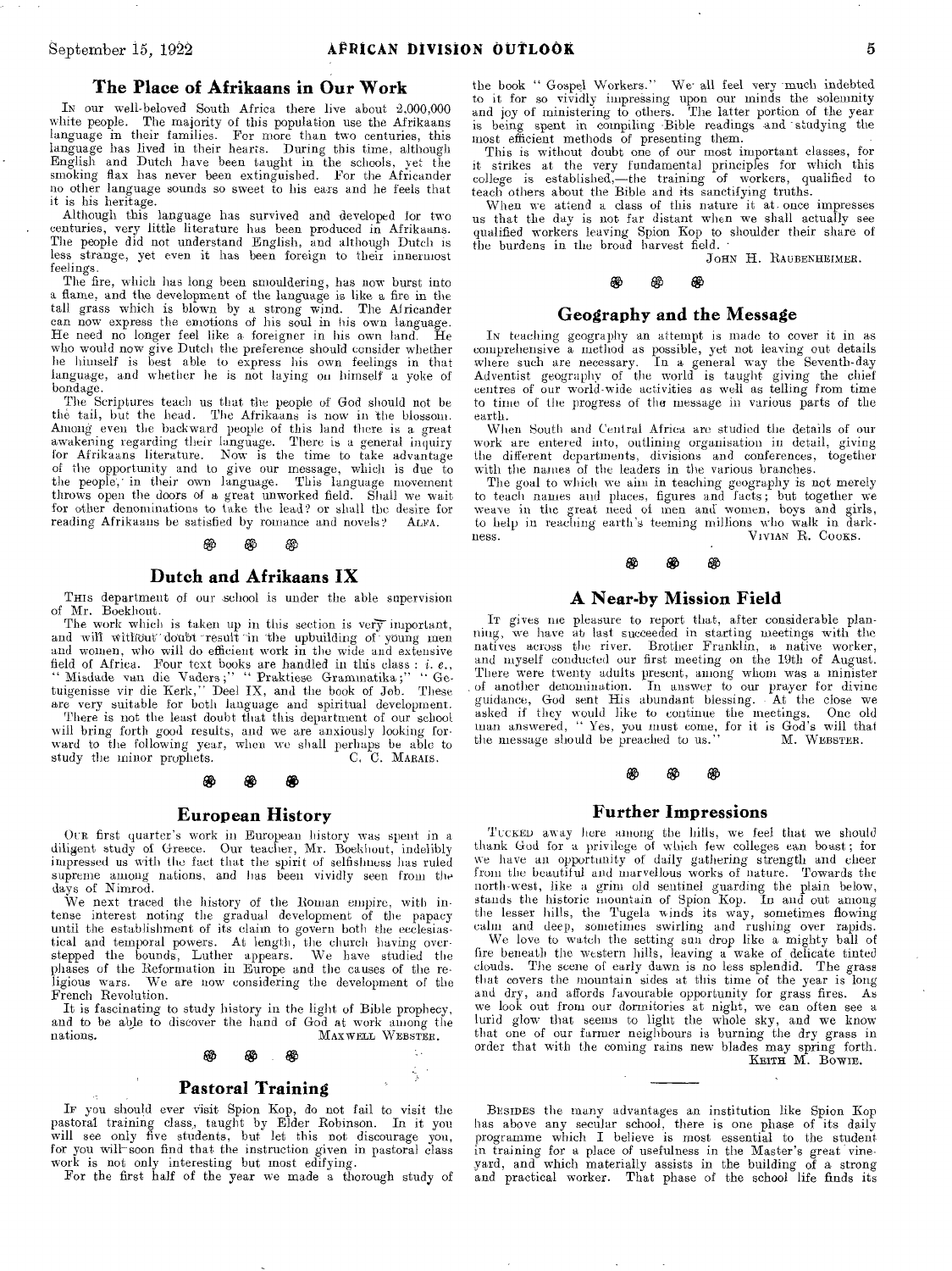sentiment in the beautiful words of the poet who fervently exclaimed :

" Dear work ! art thou the curse of God?

What must His blessing be?

So Spion Kop, with its educational facilities, coupled together with its art of manual training, has instilled into the lives of many students that same love for work which the poet felt. A. A. RENOU.

I LOVE Spion Kop ! But it would be hard to tell you just why I do, because there are so many attractions which have twined their tendrils around my heart. Apart from the real home life with its pleasant associations, we daily have before us one of

nature's own pictures unspoiled by man's inventions. On Sabbath afternoons I love to walk down to the river bank and sit beneath the willow trees which droop down into the water, and here, with the peaceful river flowing by, to hold sweet communion with God. We are a happy family, separate from, and innocent of the world's evils.

and I am proud to be a mem-ber of this home.

MARGARET GURNEY.

SPION KOP COLLEGE is the place above all others to prepare *for*  a part in the cause of God. Here we find competent teachers in most branches of study and also good overseers of the labour, or manual training departments. Besides study and manual training, we also find time for visiting our library, which contains quite a number of good and whole-some books. Swimming also takes an important part in our recreation.

HARRY E. BEDDOE.

ALTHOUGH this is only my first year at Spion Kop, yet I have already felt that indefinable " something " which steals one's heart. Often have I tried to think what it is, and have finally decided that it must be the pleasant associations, attractive sur-roundings, and above all, the thought that this is the only institution in the whole of Africa which is training young men and women for, the service of the Master.

Where so many boys and young men are together it is only natural that our boys' dormitory is very lively. The spirit and life in the school home is probably the most important phase of our school. In our dormitory the spirit is one of unity and friendship. Our morning prayer bands are instrumental in drawing us together in aims and aspirations. All our desires and ambitions are focused into one aim, which is, after having received a training, to enter into the Lord's work. Our school here is surely developing young men of stability, and of dependable characters. ERIC G. HOWARD.

I SHALL always look back with gratitude and pleasure to the study of "Testimonies for the Church," and I have already been snore than surprised at the amount of good advice and counsel to the young people, which is to be found in these volumes. Our teacher has been intimately associated with Mrs. E. G. White for a number of years, and is thus able to exlpain to us many things we would not otherwise fully comprehend ; this makes the class doubly interesting. Many a happy class period has been spent out in the fresh air and sunshine in the early morning, during the short but cold winter days. WESLEY HERBERT.

THE trees look splendid since the recent rains. In the orchard the older trees are full of blossoms, while the seven hundred young trees, put in this winter, are budding nicely. The white ants, however, are playing havoc with a young quince hedge. Our ornamental trees and shrubs are at present mere saplings. yet in our imagination we see large trees full of blossoms. In the belt of gumtrees we see not the small trees of five feet high, that are visible to the eye today, but towering shady trees—a

pleasant spot for the " book-worm." Thus do the students dream of the completion and beautifying of Spion Kop College. LYNDON TARR.

AMONG the many privileges that we as Seventh-day Adventist young people have, that of being in a Christian school is one of the greatest. Oh, that each one of us could fully realise this and grasp every opportunity to prepare himself for a place of useful. ness in the work of the Master! One of the things that I have greatly enjoyed at Spion Kop is the morning prayer band.<br>Every school-day morning little bands of students meet with their  $\cdot$ appointed leader *for* a season of prayer. I count this the most precious hour of the day and cne I will ever remember as being the greatest help in my Christian experience. IDA HONEY.

AT Spion Kop College not only our intellects are developed but\_ also our physical capabilities. In the "Testimonies" we find that exercise in household duties is of the best physical development and also of the greatest im-

## **The Morning Watch**

A SEASON of prayer when the day begins To ask the Lord to forgive our sins, To ask him to help us through the day To walk in the strait and narrow way.

Unless we have help, of what worth are we? For Jesus said, " Ye can do naught without Me." And if we neglect this sacred hour,

Let us keep a watch in the morning bright, And work for the Lord from dawn till night, And strive so our lights will not grow dim, But draw our friends still closer to Him.

to the performance of one girl for only a short period of four weeks. The girls do all the cooking for our students. It needs a little perseverance or perhaps sacrifice<br>at times to get up earlier than<br>all the other students in order<br>to get breakfast; but we con-<br>sider it a privilege and all like our work. MARTHA SNYMAN.

portance to young ladies. girls are given a splendid opportunity to become masters in the art of domestic work. The different kinds of work are entrusted

I AM indeed thankful for the privilege of attending our college. Here we receive a thorough train-

ing to get out into the work of the Master. Since I came here, I have acquired higher aims and higher ideals. My only desire is to find my place in God's cause and to help finish the work. I can say, "I will do what you want me to do, dear Lord, I will be what you want me to be." LENA VORSTER.

> න 93 ⊛

" TRUE education does not ignore the value of scientific knowledge or literary acquirements ; but above information it values power; above power, goodness; above intellectual acquirements, character. The world does not so much need men of great intellect as of noble character. It needs men in whom ability is controlled by steadfast principle. . . . Character-building is the most important work ever entrusted to human beings; and never before was its diligent study so important as now. Never was any previous generation called to meet issues so momentous; never before were young men and young women confronted by perils so great as confront them today. At such a time as this, what is the trend of the education given? To what motive is appeal most often made?—To self-seeking. Much of the eduappeal most often made?-To self-seeking. Much of the education given is a perversion of the name. In true education the selfish ambition, the greed for power, the disregard for the rights and needs of humanity, that are the curse of our world, find a counterinfluence. God's plan of life has a place for every human being. Each is to improve his talents to the utmost; and faithfulness in doing this, be the gifts few or many, entitles one to honour. In God's plan there is no place for selfish rivalry. Those who 'measure themselves among themselves. are not wise.' Whatever we do is to be done 'as of the ability which God giveth.' It is to be done 'heartily, as to the Lord, and not unto men; knowing that of the Lord ye shall receive the reward of the inheritance; for ye serve the Lord Christ.' Precious the service done and the education gained in carrying out these principles."—" *Education,"* pp. 225, 226.

# *<sup>0</sup>*0 0

" THE essence of true politeness is consideration for others."

Our faith will be weak, and feeble our power.

ETHEL WILLMORE.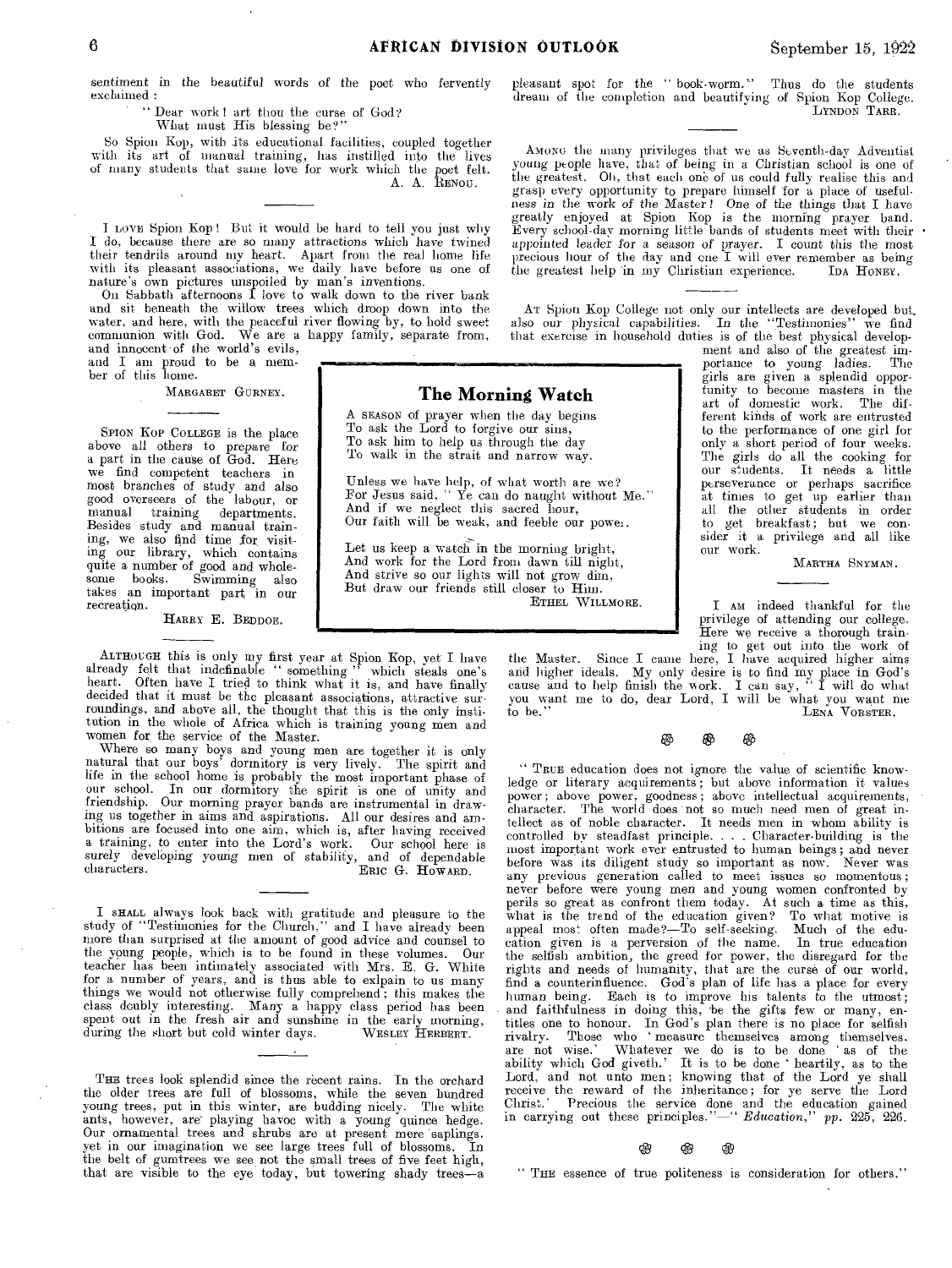### **A Pleasant Visit at our College**

AT seven o'clock in the morning the train steamed into Ladysmith. It was Wednesday, and the college folks were expected. 1:rother John Nan der Mem, who had °been on a visit home, v 13 also waiting at the station. While talking to Brother van der Merwe, we were pleasantly surprised to see Professor Stickle.<br>Bro.her Renou, also Sisters Venter and Visser, on the platform.<br>Miss Visser was leaving for King William's Town.

That afterncen we had a pleasant drive in the college motor-<br>(a), arriving at Spion Kop in time for supper. We were glad to meet so many of the students.<br>The college has had a good year. The enrolment has been

larger and responsibilities greater than the previous year. The students are well and happy. An excellent spirit pervades the school. The faculty and students are working hard. Everybody is busy, and it is pleasant to meet these young people with life and energy. Spring-time of life has an attraction and joy

that one can especially observe in mingling with the youth. The rain has been welcome and the farming work has begun. The young 'rees on the school campus are a fine sight, and<br>add to the attractiveness of the college. Many young fruit<br>trees have been planted, and these are beginning to grow. The<br>clothing factory, which has been built sin building is a marked improvement.

I spent five pleasant days at the college, and was pleased to e flip ?cod we-k that is being done. The college needs financial belp to finish off the buildings, and more than that, the faculty and students need our prayers and support.

J. J. BIRRENSTOCE.

#### ම இ இ

#### **Conference Help for Church Schools**

A NAN for financial aid in paying the salary of church school 'reflers wil be welcomed by our churches in South Africa.<br>More and more we are convinced of the importance of our childien being educated by our own teachers. Money invested in giving our children a Christian education is about the most valuable investment we ever make. It gives good re'urns.

There is a fund which comes to the Union Conference known as  $i^{1-\alpha}$  " Come Back Fund." Heretofore this fund has been largely distributed and used in a variety of ways. The Union Conference Committee has voted to hold this fund hereafter sacred to the payinq, of church school teachers. It is expected that this will assist in paying several teachers during 1923. So far as it is possible this fund is to pay one-half of the salary of every church selic31, teacher in South Africa. The other half of the teacher's salary nmst be provided by the church.

Any church believing the time has come to have a church school shonld at once take up correspondence with its *conference*  president. All requests to the Union for assistance in the matter of one-half (4 the teacher's. salary should come through the conference executive. Assistance can only be rendered in cases •ecommended by conference presidents, and where responsibility is definitely accepted locally for the other half of the *teacher's*  salary as well as school equipment.

Tt should be understood that the time will probably come when the plan of 'he Union paying one-half of teachers' salaries will need to be modified. It is anticipated, however, that the plan can carry throughout the year 1923.

Great care must be exercised in the selection and employment of teachers. In no case should a teacher be employed without counselling with both the conference president and  $B$ -other  $F$ . E. Thomson, the Union Conference Educational Secretary. Address the lat'or at Bnsmead Avenue, Kenilworth, *Cape.* 

Diring the coming Christmas holidays a summer school is to he held for those expecting to teach church schools next year. The sercial purrose of this summer session at the college is to give attention to the principles of Christian teaching and educa-<br>tion. All prespective church school teachers should by all means tion. All prespective church school teachers should by all means a tend this summer school at Spion Kop. More definite an-<br>nouncement of this will be made in the next issue.<br>B. E. BEDDOE.

## **Take Heed Lest Any . . . Deceive You Mark 13: 5.**

IN the evenings of the last four days of August, there was held in Cape Town a Convention of Testimony to the Second Coming of Christ, and the writer attended by invitation. Christ, and the wri'er attended by invitation.

This convention had been arranged by a committee of ministers of several Protestant evangelical denominations, who, according to their statement as delivered by the chairman of the *meetings,*  desired to bear testimony to the personal, pre-millennial, and rapidly-approaching second advent of Jesus.

The meetings were quite largely attended, and the speakers<br>very able and lucid in their utterance. The subjects given<br>were: The Second Coming of Christ; in its relation to (1) The<br>Church; (2) Current World Events; (3) The Christian.

The speakers said much that was founded upon the Bible<br>teaching concerning the teturn of the Lord, and in these things<br>we can heartily concur; but there were a number of theories<br>advocated which were entirely foreign to Go of which are noted here :

(1) All the speakers gave it as their opinion that at the coming of Chris' He would " catch away " the waiting ones the Church, and that this elect company would not have to pass through the great tribulation—a period of three and a 'half years—during which lime Anti-Christ would work unrestrained in the world.

(2) That during the millennium, Christ would reign with His saints, not only in heaven, but over the earth, which would<br>be peopled by those who had not accepted the sacrifice of Christ previous to His second appearing. (3) That Christ at His second coming would manifest Himself

in a special way to the Jews, presinnably in Palestine and in Jerusalem in particular. They would accept Him as their Jerusalem in particular. They would accept Him as their Messiah and King, and under the impulse and constraint of this special revelation and their new faith, they would proceed to evangelise the whole world ready for the third appearing of Christ when he comes " with " his church, in contradistinction " Tis second coming, when He comes " for " His church.<br>(1) The return of many of the Hebrew peop

few years, and at the present time, to Palestine, was given as an infallible proof of their eventually becoming again a literal

nation, ru'ed by a li'eral King-Jesus their Messiah.<br>
Summing up these points, the following facts are evident :<br>
The belief in "The Secret Ranture," "A Temporal Millen-<br>
rum," and contemporaneously, "World Evangelisation Routh Africa.

We understand that this trio of erroneous beliefs is held by hundreds of thousands of sincere Christian people all over the earth; and is this not a clarion call to the remnant people of God to be presenting the unalloyed truths of this precious Advent message to those who arc carried away by false ideas such as we have enumerated? We have the truths which alone can give the meaning of events which are transpiring; events which will cu'minate in the glorious appearing of our Lord and Master. We know there can be no secret mani<sup>r</sup>estation by Christ to the church at His second coming; neither will He especially favour the Jews in this manner, for, when He does come, "every eye shall see Him." We know tha not peopled by the saints of God during the millennium, nor indeed by anyone, save by Satan and his angels, as it is " broken down " and void during this thousand-year period. We are also assured by God that literal Israel, as a nation, has long ago sealed their doom, and severed their connection with the One who could have " healed their backslidings." Only as individuals can the Jews, by accepting Christ as their Saviour and Redeemer, come back into the fold of God.

It would seem that not only the world, but nominal Christianity also, is being prepared very rapidly for the great delusions and deceptions which will sweep over the earth in the very near future, and we should pray earnestly that God will keen us rooted and grounded in the "fai'h once delivered to the saints," so that in the day when Jesus comes. we shall be able to meet Him in peace, not having our garments spotted with ant' sem blance of error. A. V. WARD.

Be Sure to **Plan to Attend Spion Kop** College Next Year

<u> 1989 - Andrew Marie Herrer, mensk fotballsk politik fotballsk fotballsk fotballsk fotballsk fotballsk fotball</u>